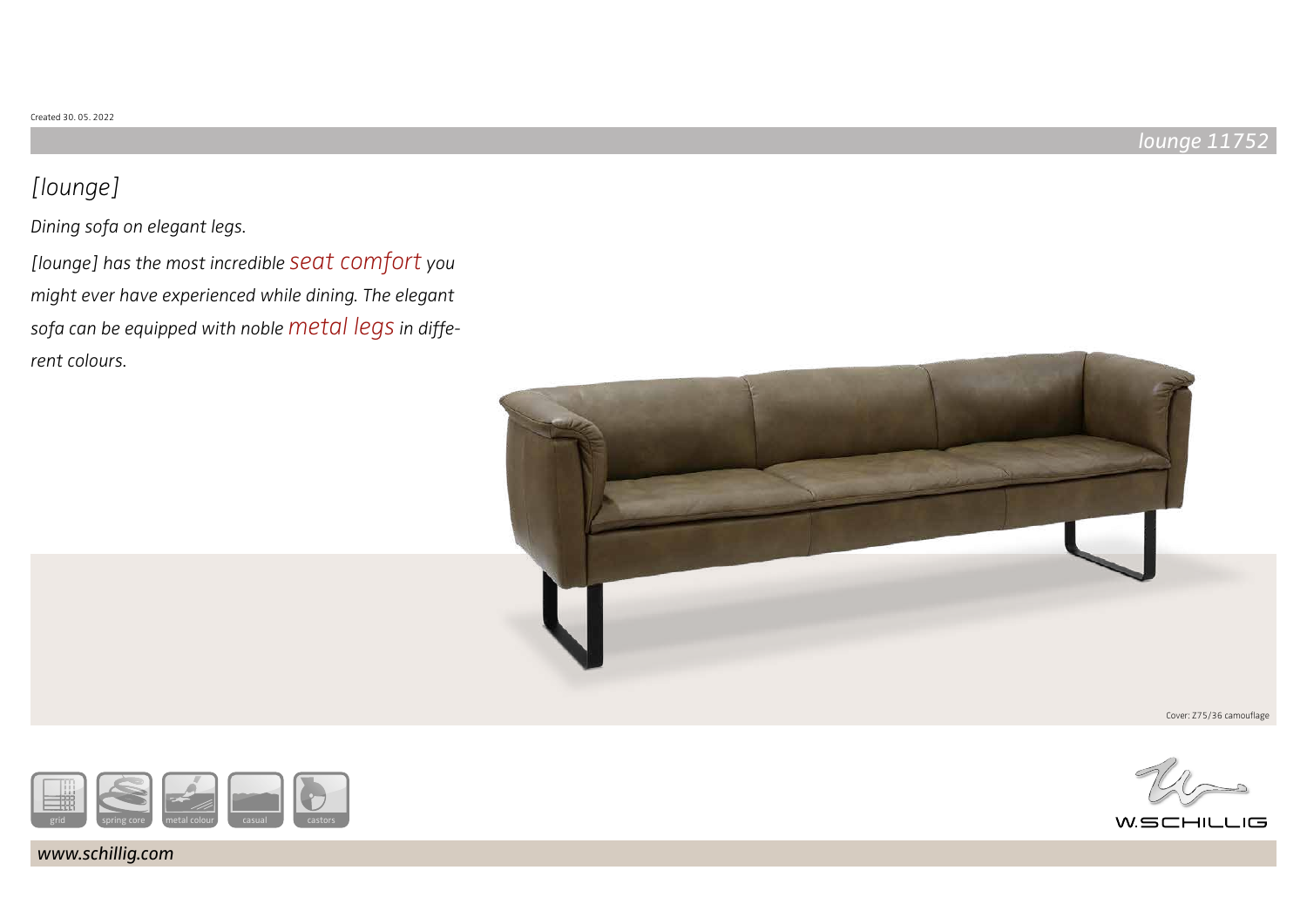#### Created 30. 05. 2022

**The State** 

|                                                         |                                                         |                                                         |                                                         |                                                                |                                                                                                                                    |                                                                           |                                                                           |                                                                           | lounge 1175.                                                              |
|---------------------------------------------------------|---------------------------------------------------------|---------------------------------------------------------|---------------------------------------------------------|----------------------------------------------------------------|------------------------------------------------------------------------------------------------------------------------------------|---------------------------------------------------------------------------|---------------------------------------------------------------------------|---------------------------------------------------------------------------|---------------------------------------------------------------------------|
| <b>Armchairs</b>                                        |                                                         | <b>Chairs</b>                                           |                                                         |                                                                | <b>Benches without back</b>                                                                                                        |                                                                           |                                                                           |                                                                           |                                                                           |
| $\mathbb H$<br>м<br>individual armchair                 |                                                         | 昌<br>MZ<br>chair without armrests<br>swinging base      |                                                         |                                                                | $\equiv$ $\equiv$<br>G140<br>bench without back                                                                                    | G160<br>bench without back                                                | G190<br>bench without back                                                | G220<br>bench without back                                                | G250<br>bench without back                                                |
| 63/65/90/50<br><b>Benches</b>                           |                                                         | 50/61/96/53                                             |                                                         |                                                                | 143/56/53/53                                                                                                                       | 163/56/53/53                                                              | 193/56/53/53                                                              | 223/56/53/53                                                              | 253/56/53/53                                                              |
| B140<br>bench with back and<br>armrests<br>168/65/85/53 | B160<br>bench with back and<br>armrests<br>188/65/85/53 | B190<br>bench with back and<br>armrests<br>218/65/85/53 | B220<br>bench with back and<br>armrests<br>248/65/85/53 | <b>B250</b><br>bench with back and<br>armrests<br>278/65/85/53 | C140<br>bench with back open<br>conclusion right and left<br>168/65/85/53                                                          | C160<br>bench with back open<br>conclusion right and left<br>188/65/85/53 | C190<br>bench with back open<br>conclusion right and left<br>218/65/85/53 | C220<br>bench with back open<br>conclusion right and left<br>248/65/85/53 | C250<br>bench with back open<br>conclusion right and left<br>278/65/85/53 |
|                                                         | Benches with armpart right                              |                                                         |                                                         |                                                                | Benches with armpart left                                                                                                          |                                                                           |                                                                           |                                                                           |                                                                           |
| <b>B140R</b><br>bench with back with<br>armpart         | <b>B160R</b><br>bench with back with<br>armpart         | <b>B190R</b><br>bench with back with<br>armpart         | <b>B220R</b><br>bench with back with<br>armpart         | <b>B250R</b><br>bench with back with<br>armpart                | <b>B140L</b><br>bench with back with<br>armpart                                                                                    | <b>B160L</b><br>bench with back with<br>armpart                           | <b>B190L</b><br>bench with back with<br>armpart                           | <b>B220L</b><br>bench with back with<br>armpart                           | <b>B250L</b><br>bench with back with<br>armpart                           |
| 154/65/85/53<br><b>End elements right</b>               | 174/65/85/53                                            | 204/65/85/53                                            | 234/65/85/53                                            | 264/65/85/53                                                   | 154/65/85/53<br>End elements left                                                                                                  | 174/65/85/53                                                              | 204/65/85/53                                                              | 234/65/85/53                                                              | 264/65/85/53                                                              |
| Q140R<br>connecting element open<br>conclusion          | Q160R<br>connecting element open<br>conclusion          | Q190R<br>connecting element open<br>conclusion          | Q220R<br>connecting element open<br>conclusion          | Q250R<br>connecting element open<br>conclusion                 | $\begin{array}{c} \begin{array}{ccc} \begin{array}{ccc} \end{array} \end{array}$<br>Q140L<br>connecting element open<br>conclusion | Q160L<br>connecting element open<br>conclusion                            | Q190L<br>connecting element open<br>conclusion                            | Q220L<br>connecting element open<br>conclusion                            | Q250L<br>connecting element open<br>conclusion                            |
| 154/65/85/53                                            | 174/65/85/53                                            | 204/65/85/53                                            | 234/65/85/53                                            | 264/65/85/53                                                   | 154/65/85/53                                                                                                                       | 174/65/85/53                                                              | 204/65/85/53                                                              | 234/65/85/53                                                              | 264/65/85/53                                                              |
|                                                         |                                                         |                                                         |                                                         |                                                                |                                                                                                                                    |                                                                           |                                                                           |                                                                           | $\overline{\mathscr{D}}$                                                  |

All specified dimensions are approximate in width/depth/height/seat height. We would like to point out that deviations of +/- 2 cm may occur depending on the filling material used and its upholstering. Please contact us if you would like more detailed information. We reserve the right to make technical changes.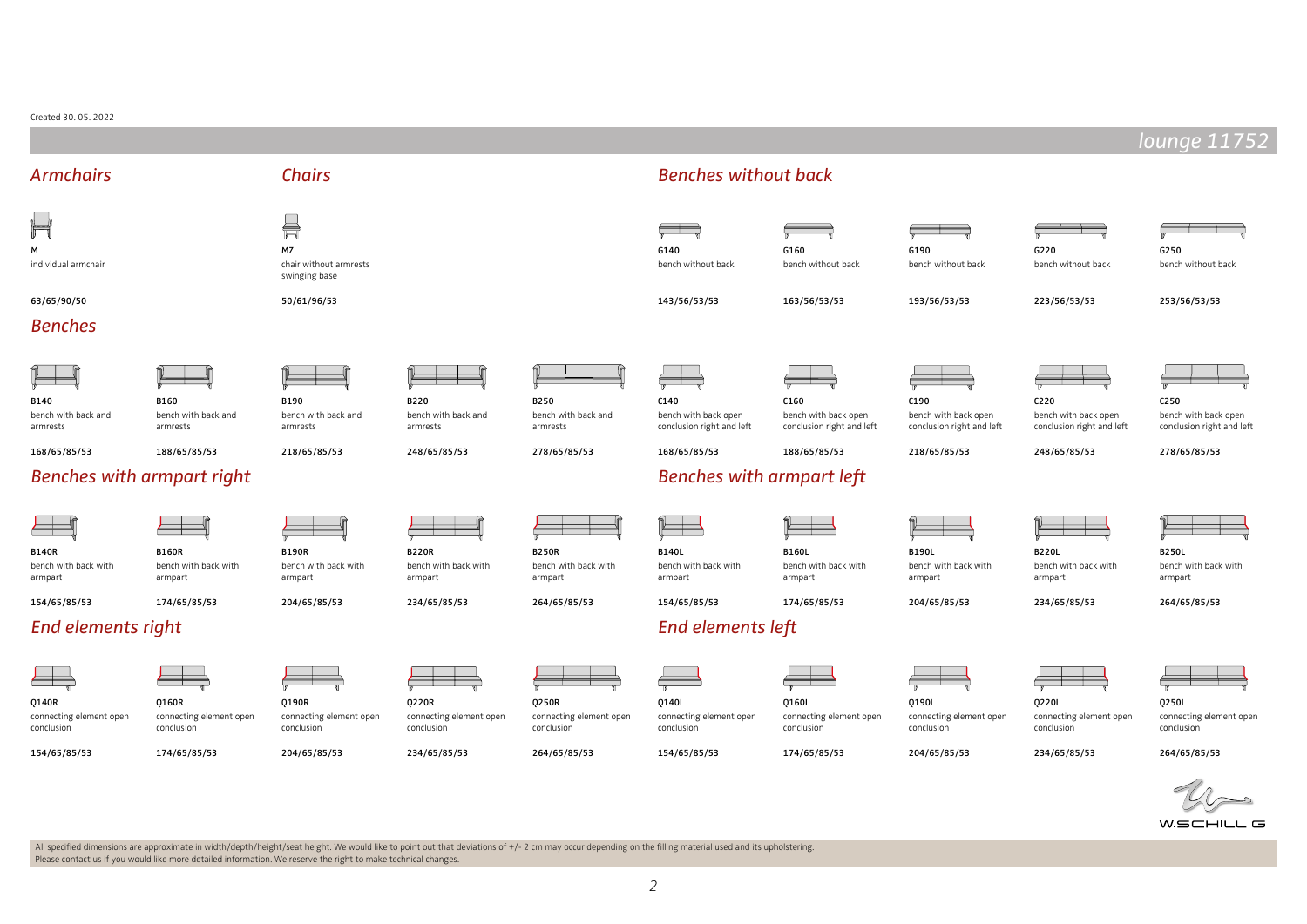## End elements - corner benches right

conclusion

| <b>E14RG</b>      |  |
|-------------------|--|
| corner bench open |  |

| G |  |  |  |
|---|--|--|--|
|   |  |  |  |

| <b>E16RG</b> |  |
|--------------|--|

corner bench open conclusion

| <b>E19RG</b> |  |
|--------------|--|

corner bench open conclusion



65/166/85/53

E140L

65/166/85/53

corner bench with armpart



65/186/85/53



corner bench with armpart corner bench with armpart

65/168/85/53

65/188/85/53

## 65/218/85/53

## End elements - corner benches left

E16LG corner bench open conclusion 65/188/85/53



corner bench open conclusion 65/168/85/53



corner bench open conclusion 65/218/85/53





65/216/85/53

corner bench with armpart corner bench with armpart

65/186/85/53

65/216/85/53

corner bench with armpart





All specified dimensions are approximate in width/depth/height/seat height. We would like to point out that deviations of +/- 2 cm may occur depending on the filling material used and its upholstering. Please contact us if you would like more detailed information. We reserve the right to make technical changes.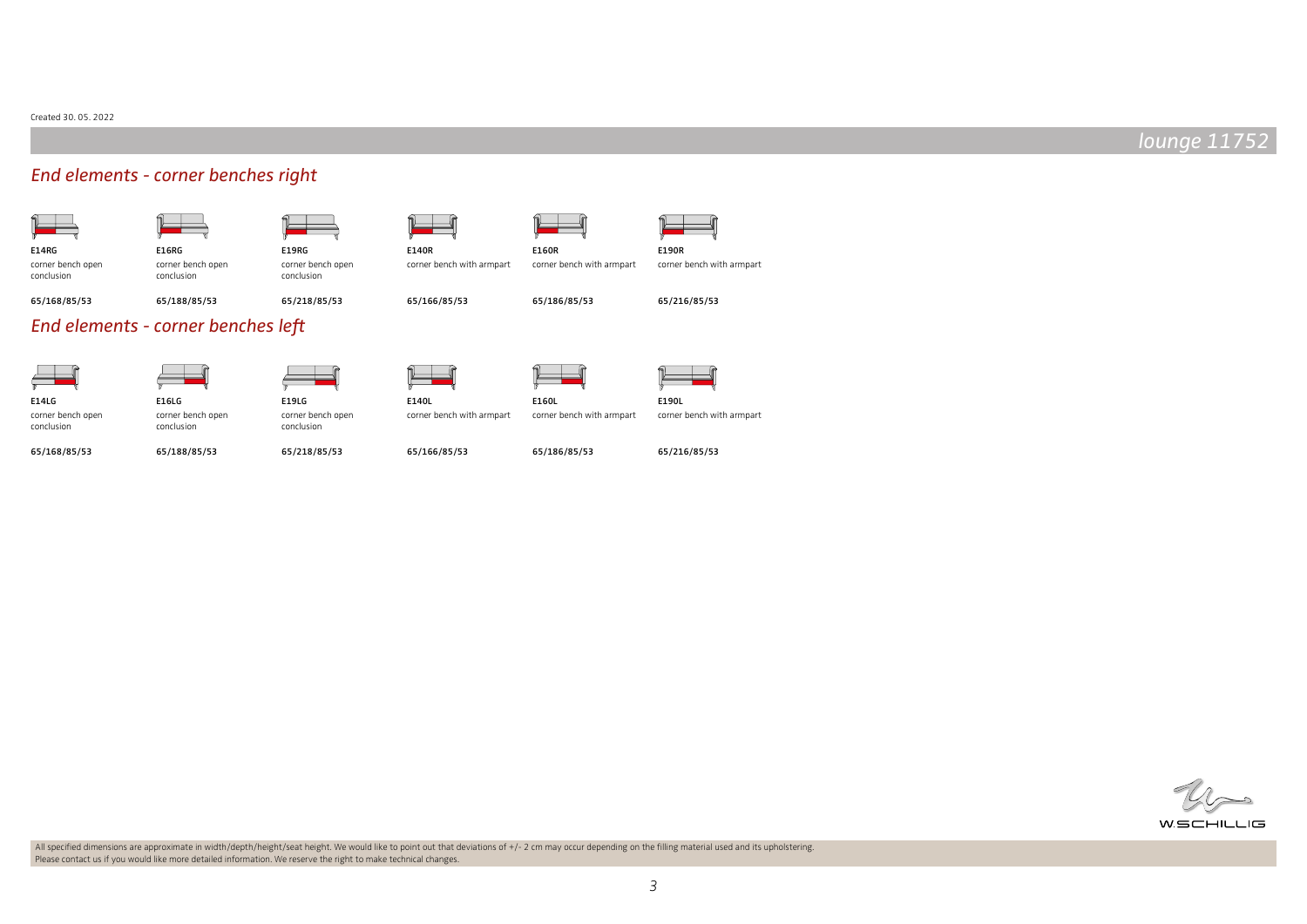**coloured legs** Some legs are available in the metal colours high-gloss

chrome, silver,

**Metal** 



bronze, anthracite or black. Please indicate when ordering.



your living



### Order information

**Frame structure of the individual armchair and the chair:** The individual armchair and the chair have a different frame structure than the group. This also results in a different seat firmness. The armchair and the chair have no spring core in the seat. The seat upholstery structure is of **ergo**-PUR foam and a high quality mix of polyester fibres and foam rods, filled in boxes. The back upholstery structure is of **ergo**-PUR foam.

#### **Positioning diagram:**

Please send us a positioning diagram, depending on the many different variations available. We have marked the connecting sides in red for some elements in the type guide.

#### **Seam appearance:**

Decorative, felled or double seams may appear different in fabric and leather versions. For manufacturing reasons, seams may be left out of the fabric version or replaced with simple seams.

**All of the dimensions given are approximate dimensions in cm. We reserve the right to make changes. Dimensions are given as follows: width/depth/height/seat height. The measures for the individual armchair M refer to the leg F 49. The free-swinging frame of the MZ armchair is protruding by about 4 to 5 cm.**

Seat depth: approx. **45 cm**

Seat depth armchair: approx. **43 cm**

Seat height armchair with leg F60 or F84: approx. **52 cm**

Seat height chairs: ca. **53 cm**, lowers a little when sitting on

Armpart height armchair: approx. **63 cm**

Armpart height armchair with leg F60 or F84: approx. **65 cm**

Seat depth chairs: ca. **42 cm**

**Measurements of the corner combinations:** With this model the seat of the corner benches rises approx. 2 to 3 cm into the connecting side. Therefore other total measures occur than by pure addition of the article

**Especially loose-fitting upholstery:**

measurements. Please note.

The upholstery of this model has intentionally been made especially loose to create a certain visual effect. The especially loose-fitting upholstery is characterized by an extremely soft surface. When being delivered, the cover shows a distinctive wave formation, which design- and constructionwise is being desired and can get more by usage. It is not a quality defect but a model-specific characteristic.

#### **Information on the upholstery structure:**

Chamber cushions filled with a high-quality mix of polyester fibres and foam rods have been used in the seat and back. This can lead to depression of the individual chambers, which is a typical product characteristic.

#### Order checklist

- Cover
- Leg design
- Metal colour for legs
- Positioning diagram

WSCHILLIG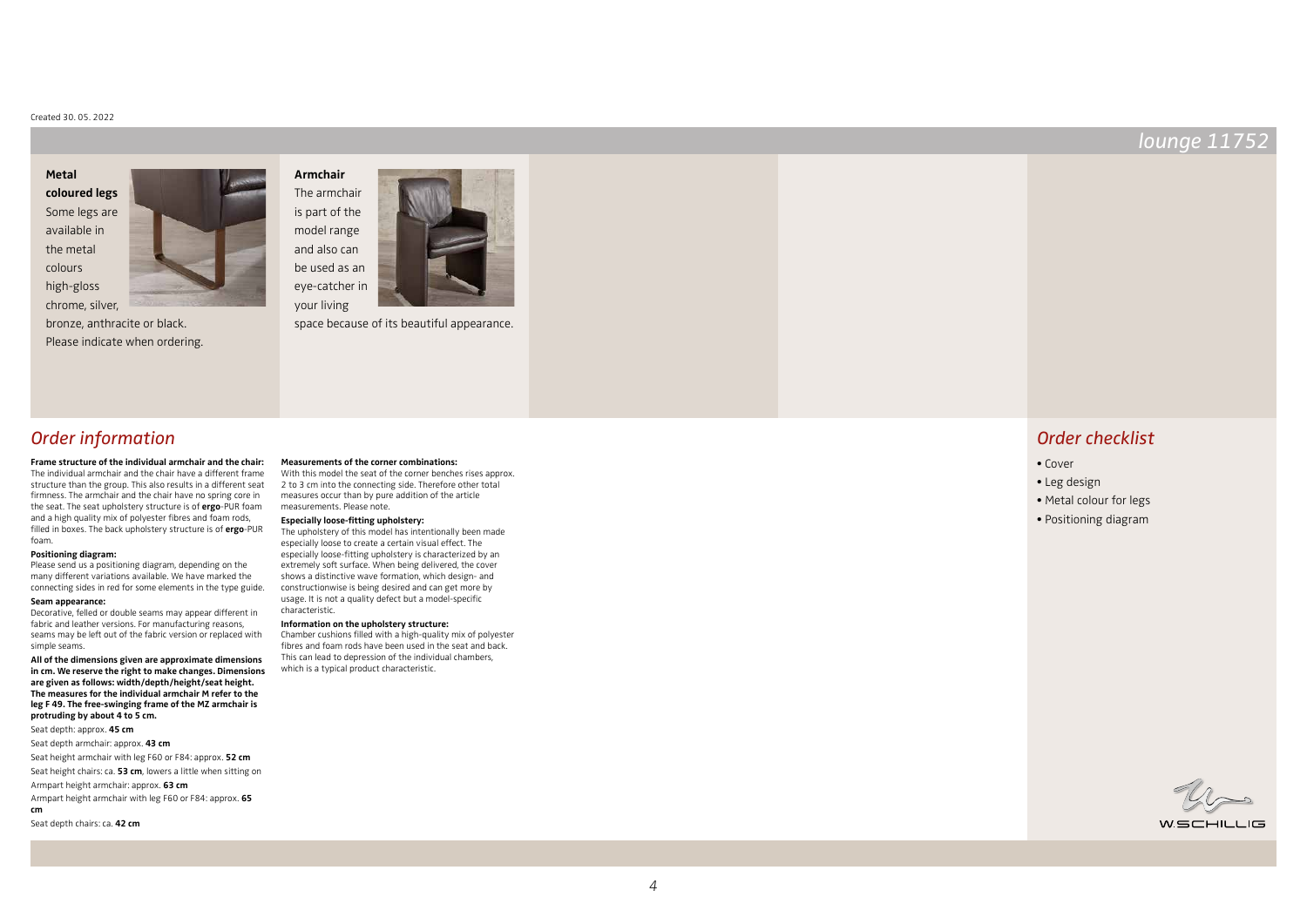### Upholstered furniture frame structure

**1. Frame** – seat: metal construction; back: beech wood structure **2. Seat suspension** with permanently elastic wave springs **3. Seat upholstery structure** – spring core with diolen cover incorporated into **ergo**-PUR-foam, high quality mix of polyester fibres and foam rods

**4. Back suspension** due to upholstery strap

**5. Back upholstery structure** of **ergo**-PUR-foam with diolen cover and a high quality mix of polyester fibres and foam rods, filled in boxes

**Please note!** The individual armchair and the chair have a different frame structure and no spring core - see order information. The design of the cross section shown here does not correspond to



the model on this page of the catalogue.

#### **Upholstered furniture made with passion.**

Your model is the product of German design and engineering. The family-owned company W.SCHILLIG has more than 70 years' experience of technical skill, trend-setting ideas, attractive design and know-how from Germany. The result is upholstered furniture that guarantees first class comfort and attention to detail. We keep sustainability and protection of resources in mind when choosing the materials we use.



#### Legs



### Available metal colours





Some of the metal legs are available in different metal colours. Please indicate the colour when ordering.

#### **Powder-coated:**

The colours M21 silver, M56 bronze and M99 black are powder-coated.

#### **Legs for armchair:**

The armchair M is available with the metal leg F49 and the castors F60 or F84, only. The castors F60 and F84 are 2 cm taller. For that reason the seat height changes to ca. 52 cm. The MZ chair ist available with the free-swinging frame FH9 in different metal colours (no surcharge), only.

 $W$ SCHILI